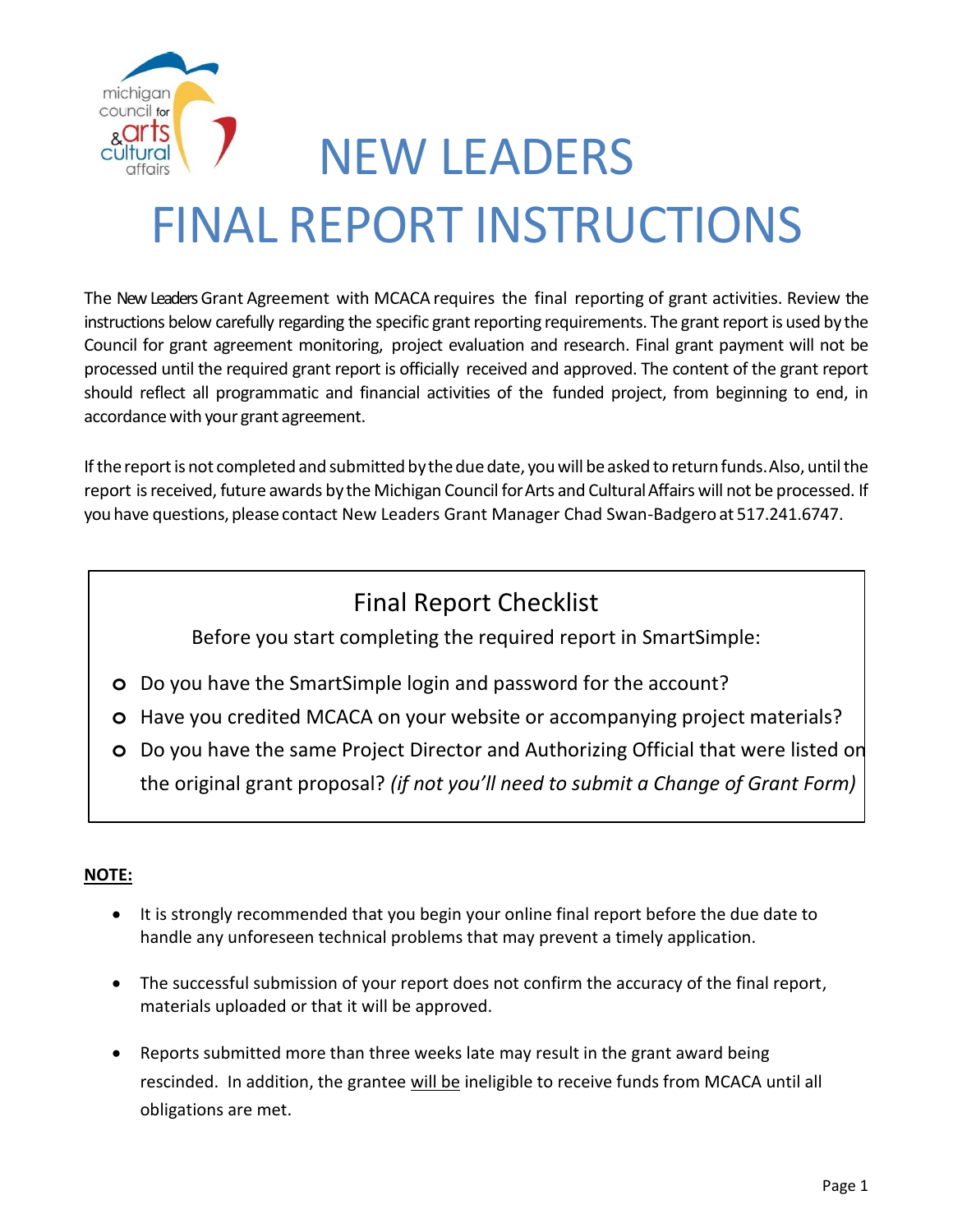## Final Report Overview

In order to complete the Final Report, the grantee must log into SmartSimple using the same credentials as were used to log in to create the original grant application. **Please do not create a new account.** Once logged in, the system will guide you through the five tabs that must be completed prior to submitting the final report. Please read the accompanying instructions or utilize the tooltips next to each question (indicated by a "?") to determine what each question is asking. Like the application, navigate the final report by clicking the tabs on the main page. At the bottom of each page is a "Save Draft" button ". Be sure to save your work often to avoid any loss of information. You'll need to complete all five tabs before submitting the final report.

## How to access/begin your final report

1) On the SmartSimple homepage select "Applications and Grants" in the upper right corner



2) Click on the "Awarded" tab then select "Open" on the right side of the grant award

#### **My Applications**

Use the tabs below to see your applications and grants in progress. If you have a grant and would like to upload letters to the Governor and your local legislators, click the Acknowledgements tab.

| IN PROGRESS (0)<br>SUBMITTED (0) | <b>AWARDED (2)</b>                     | NOT AWARDED (0)<br>CLOSED (0)                 | <b>ACKNOWLEDGEMENTS (2)</b>       |                                   |                          |                      |      |
|----------------------------------|----------------------------------------|-----------------------------------------------|-----------------------------------|-----------------------------------|--------------------------|----------------------|------|
| ு                                |                                        |                                               |                                   |                                   |                          | $1-2$ of $2$         |      |
| <b>Organization Name</b><br>#    | Grant<br>$\triangleq$<br><b>Number</b> | <b>Project Name</b>                           | # Application Type                | <b>Amount</b><br><b>Requested</b> | <b>Amount</b><br>Awarded | $\div$ Status $\div$ |      |
|                                  | 210S2121                               |                                               | <b>Operational Support</b>        | \$25,000                          | \$12,500                 | Awarded              | Open |
| <b>STATISTICS</b>                | 21MG3128                               | Paint the Pavement (formerly<br>Intersection) | <b>Minigrants Arts</b><br>Project | \$3,000                           | \$1,750                  | Awarded              | Open |

3) Click on "Final Reports" on the left side menu

|   | michigan<br>council is<br>cultural |                |                              |                                                             |
|---|------------------------------------|----------------|------------------------------|-------------------------------------------------------------|
|   | $New -$                            |                | Actions $\blacktriangledown$ |                                                             |
| ⋒ | Main                               |                | 21MG3128                     |                                                             |
| 幋 | <b>Contacts</b>                    | $\overline{2}$ | Grant Number: 21MG3128       |                                                             |
| 厠 | <b>Organizations</b>               |                |                              | Status: Awarded                                             |
| 圓 | <b>Final Reports</b>               |                |                              | Type of Application: FY21 Region 05 Minigrants Arts Project |
| 囯 | Payment                            | $\overline{2}$ | Organization Name: 2009      | <b>THE PA</b><br><b>Service</b>                             |
| 匡 | <b>Grant Change</b>                |                | <b>Project Director:</b>     | 70                                                          |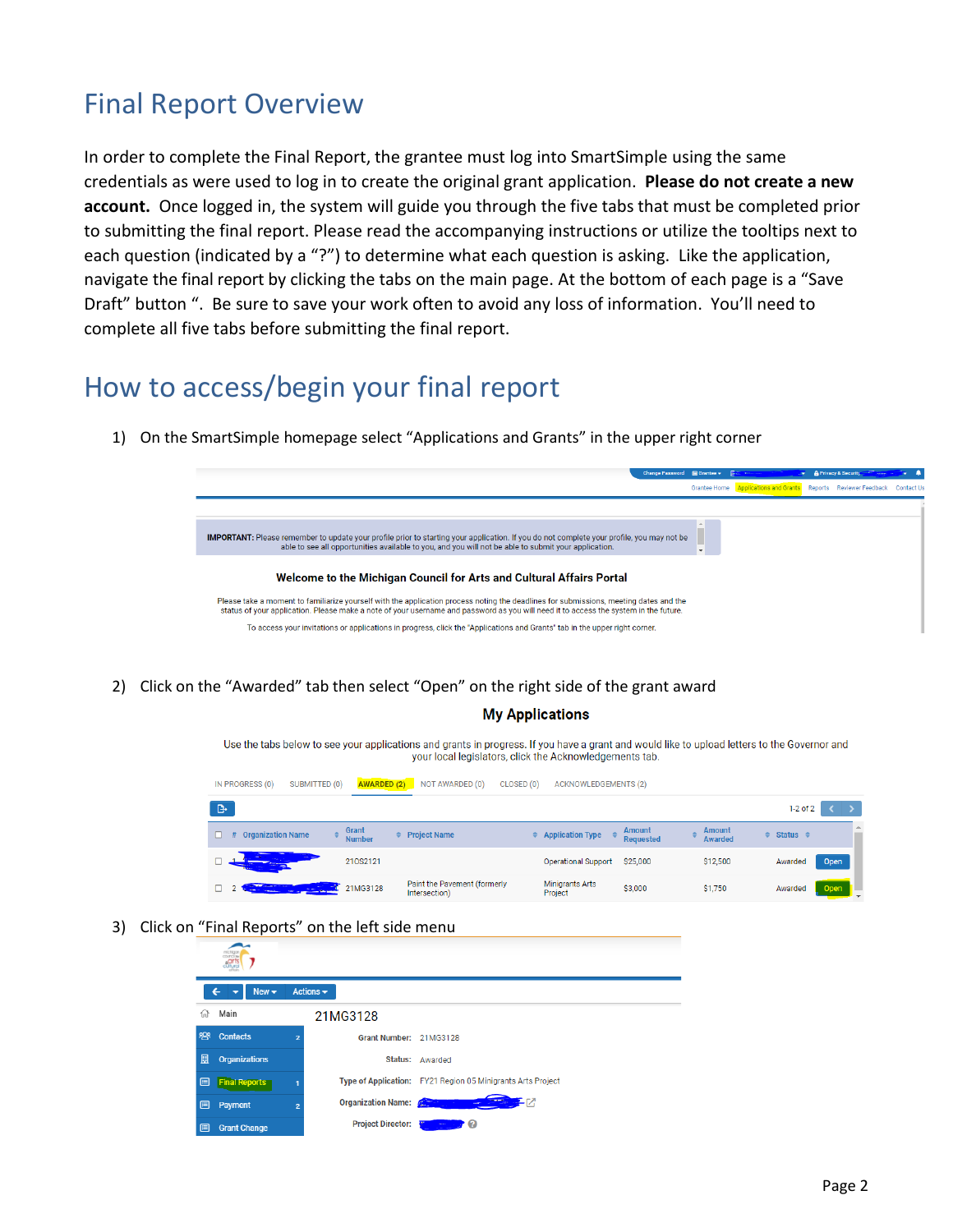#### 4) Click on the grant award to open the final report

| 21MG3128 |
|----------|

| $-11100120$ |  |                                  |                                                                                                                                                                                                                                     |                     |              |                           |              |
|-------------|--|----------------------------------|-------------------------------------------------------------------------------------------------------------------------------------------------------------------------------------------------------------------------------------|---------------------|--------------|---------------------------|--------------|
|             |  | E E B EFINAL REPORTS - DEFAULT + |                                                                                                                                                                                                                                     |                     |              |                           | $1-1$ of $1$ |
|             |  | <b>Grant Number</b>              | <b>Contracture Control</b> Contract Contract Contract Contract Contract Contract Contract Contract Contract Contract Contract Contract Contract Contract Contract Contract Contract Contract Contract Contract Contract Contract Co |                     | $e$ Status   | <b>4 Application Type</b> | # Due Date   |
|             |  | 21MG3128                         | CITY OF MOUNT PLEASANT                                                                                                                                                                                                              | <b>Final Report</b> | <b>Draft</b> | Minigrants Arts Project   | 07/05/2021   |

## What is required in each section of the final report:

Please be sure that all sections of the final report are completed before submitting. Below, are the steps to completing your final report.

#### "GENERAL" Tab:

Information in this section will be auto-filled from your original application. Review the information to ensure that it is still correct. If any of this info is incorrect, please fill out a *Change of Grant* form and send it to MCACA so contact data can be updated. You cannot move forward with the final report until this info is correct. If everything is correct, click "Save Draft" at the bottom of the screen and move on.

#### "REPORT DETAILS" Tab:

Review the information under "Project" to be sure the project description is correct. Then move on to the "Participation Summary" section. Work your way through each question. Instructions are explained under each question. When you've completed each question, click "Save Draft" at the bottom of the screen and move on.

#### "FINANCIAL" Tab:

Scroll down to the "Revenue and Expense Report" section and click on the blue "Open" button. This will open a budget form in a new window. Enter the actual project expenses and revenues from your project. You can use the budget from your original application as a guide. When you've completed the budget information, click "Save" and then click "Close" at the bottom of the screen and move on.

#### **As a reminder funding may ONLY be used for:**

- Artist fees directly related to the project
- Salaries or wages directly related to the project
- Space rental
- Marketing or promotional expenses directly related to the project
- Project supplies and materials, including performance, or other production costs
- Project-related curriculum materials

**Further,** please be aware that there are certain expense items that are not appropriate for MCACA funding.